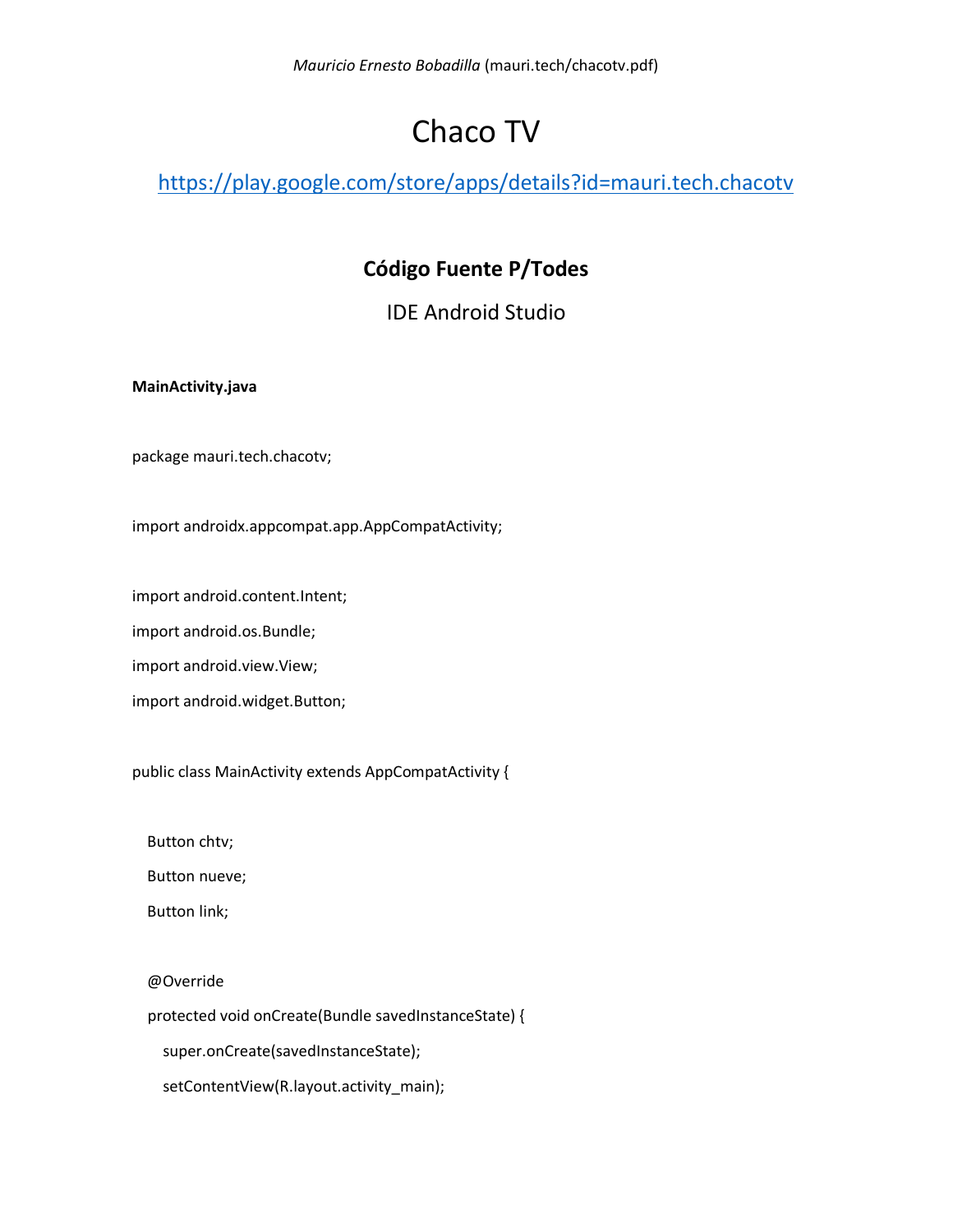```
 chtv =(Button)findViewById(R.id.chtv);
 chtv.setOnClickListener(new View.OnClickListener() {
   @Override
   public void onClick(View v) {
     Intent play = new Intent(MainActivity.this, ChacoTv.class);
     startActivity(play);
   }
 });
 nueve =(Button)findViewById(R.id.nueve);
 nueve.setOnClickListener(new View.OnClickListener() {
   @Override
   public void onClick(View v) {
     Intent play = new Intent(MainActivity.this, CanalNueve.class);
     startActivity(play);
  }
 });
 link =(Button)findViewById(R.id.link);
 link.setOnClickListener(new View.OnClickListener() {
   @Override
   public void onClick(View v) {
     Intent play = new Intent(MainActivity.this, CanalLink.class);
     startActivity(play);
   }
 });
```
}

}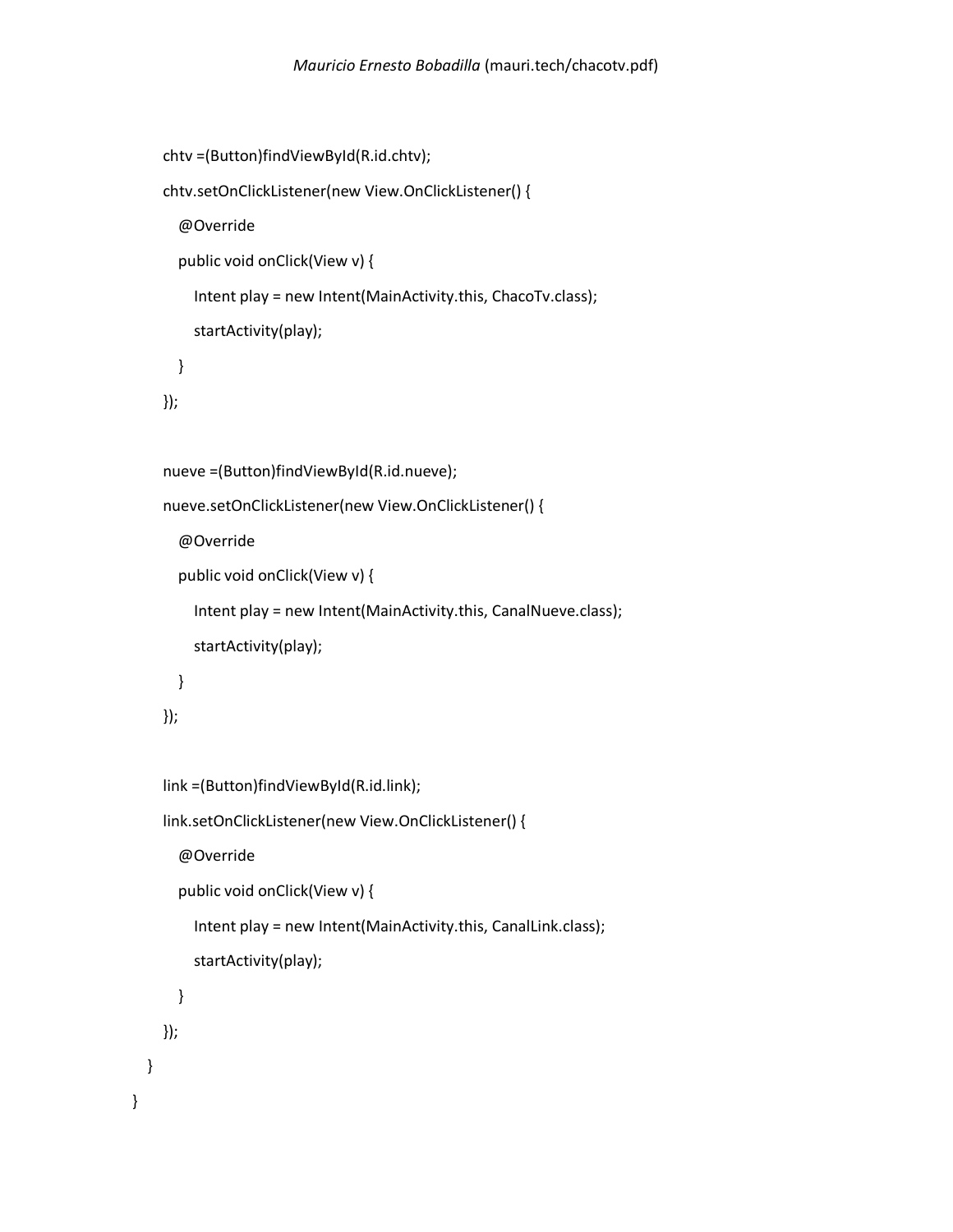#### **activity\_main.xml**

<?xml version="1.0" encoding="utf-8"?> <LinearLayout xmlns:android="http://schemas.android.com/apk/res/android" xmlns:app="http://schemas.android.com/apk/res-auto" xmlns:tools="http://schemas.android.com/tools" android:layout\_width="match\_parent" android:layout\_height="match\_parent" android:gravity="center" android:orientation="vertical" tools:context=".MainActivity">

<Button

 android:id="@+id/chtv" android:layout\_width="fill\_parent" android:layout\_height="wrap\_content" android:layout\_weight="1" android:background="#4CAF50" android:text="CH TV" android:textColor="#ffffff" android:textColorHighlight="#fff000" android:textSize="22sp" android:layout\_marginTop = "20dip" android: layout marginLeft = "20dip" android:layout\_marginRight = "20dip" />

<Button

android:id="@+id/nueve"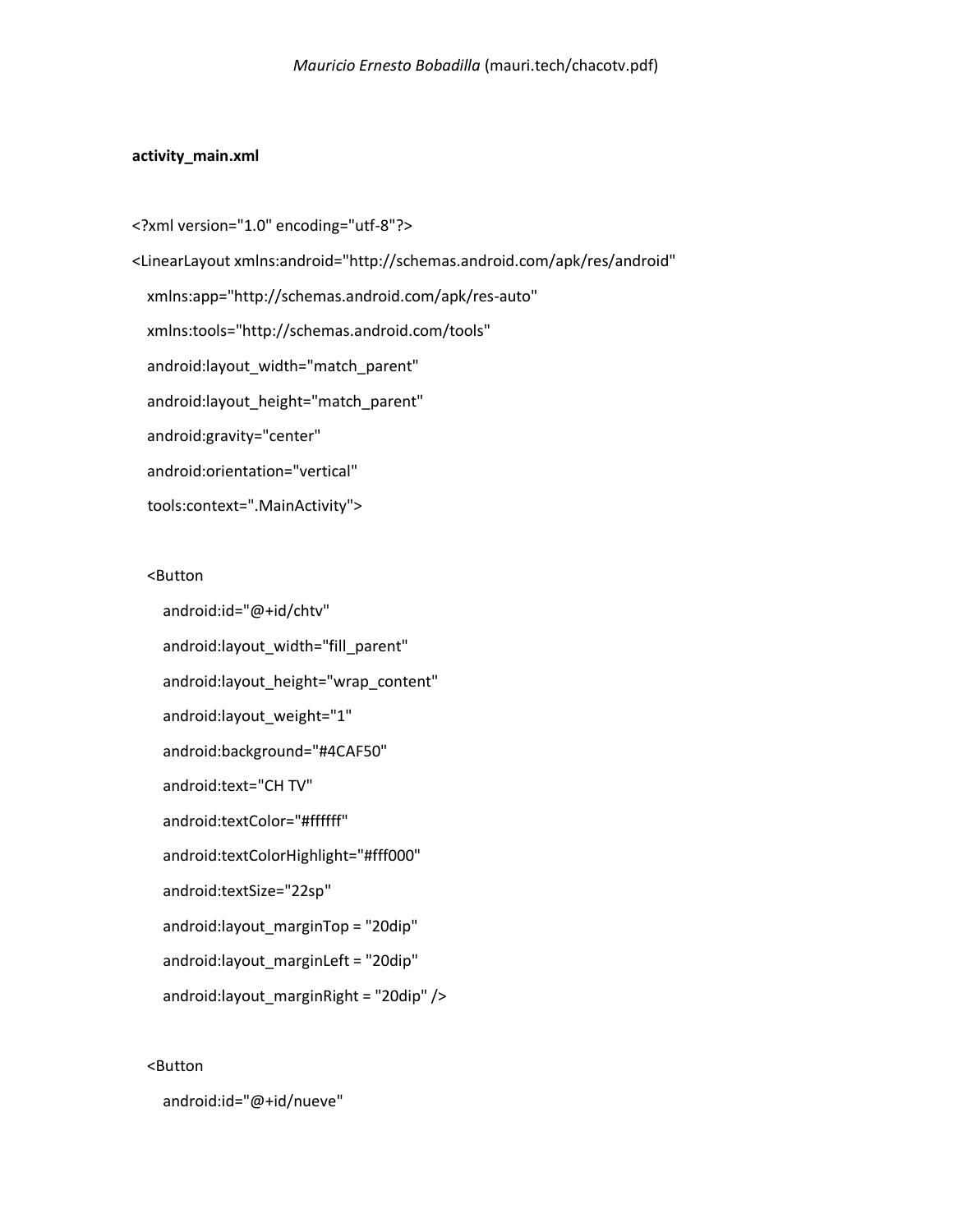```
 android:layout_width="fill_parent"
 android:layout_height="wrap_content"
 android:layout_weight="1"
 android:background="#ffffff"
 android:text="9 Link (Op. 1)"
 android:textColorHighlight="#fff000"
 android:textSize="22sp"
 android:layout_marginTop = "20dip"
 android:layout_marginLeft = "20dip"
 android:layout_marginRight = "20dip" />
```
# <Button

 android:id="@+id/link" android: layout width="fill\_parent" android:layout height="wrap content" android:layout\_weight="1" android:background="#03A9F4" android:text="9 Link (Op. 2)" android:textColor="#ffffff" android:textColorHighlight="#fff000" android:textSize="22sp" android: layout marginTop = "20dip" android:layout\_marginLeft = "20dip" android:layout\_marginRight = "20dip" android: layout marginBottom = "20dip"/> </LinearLayout>

# **AndroidManifest.xml**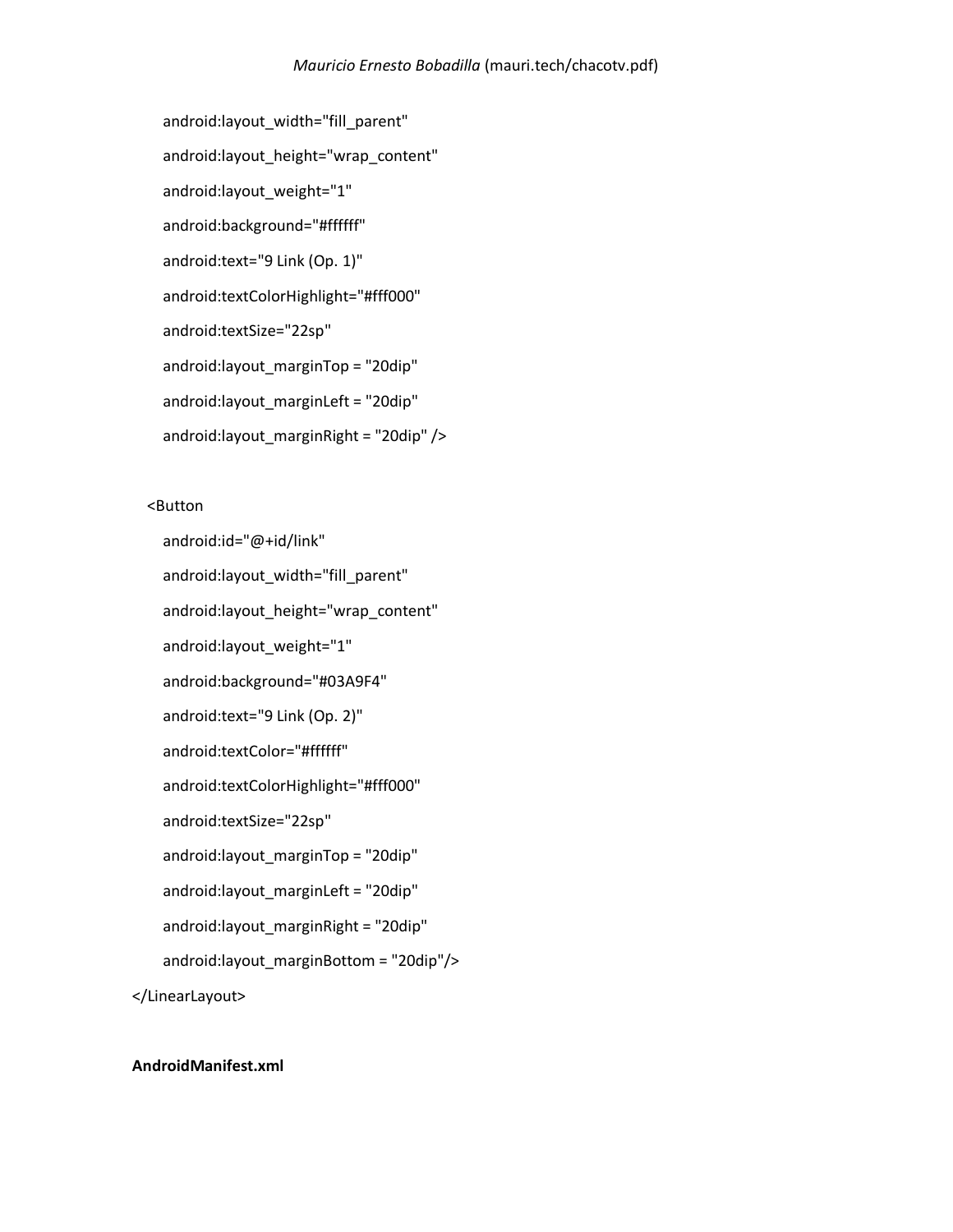<?xml version="1.0" encoding="utf-8"?>

<manifest xmlns:android="http://schemas.android.com/apk/res/android"

package="mauri.tech.chacotv">

<uses-permission android:name="android.permission.ACCESS\_NETWORK\_STATE" />

<uses-permission android:name="android.permission.INTERNET" />

<uses-permission android:name="android.permission.ACCESS\_WIFI\_STATE"/>

<uses-permission android:name="android.permission.WAKE\_LOCK" />

<application

android:allowBackup="true"

android:icon="@mipmap/ic\_launcher"

android:label="@string/app\_name"

android:roundIcon="@mipmap/ic\_launcher\_round"

android:supportsRtl="true"

android:theme="@style/AppTheme">

<activity android:name=".MainActivity"

android:screenOrientation="portrait">

<intent-filter>

<action android:name="android.intent.action.MAIN" />

<category android:name="android.intent.category.LAUNCHER" />

</intent-filter>

#### </activity>

<activity android:name=".ChacoTv"

android:label="CH TV"

android:theme="@style/Theme.AppCompat.NoActionBar"

android:screenOrientation="landscape"

android:keepScreenOn="true"

android:parentActivityName=".MainActivity">

</activity>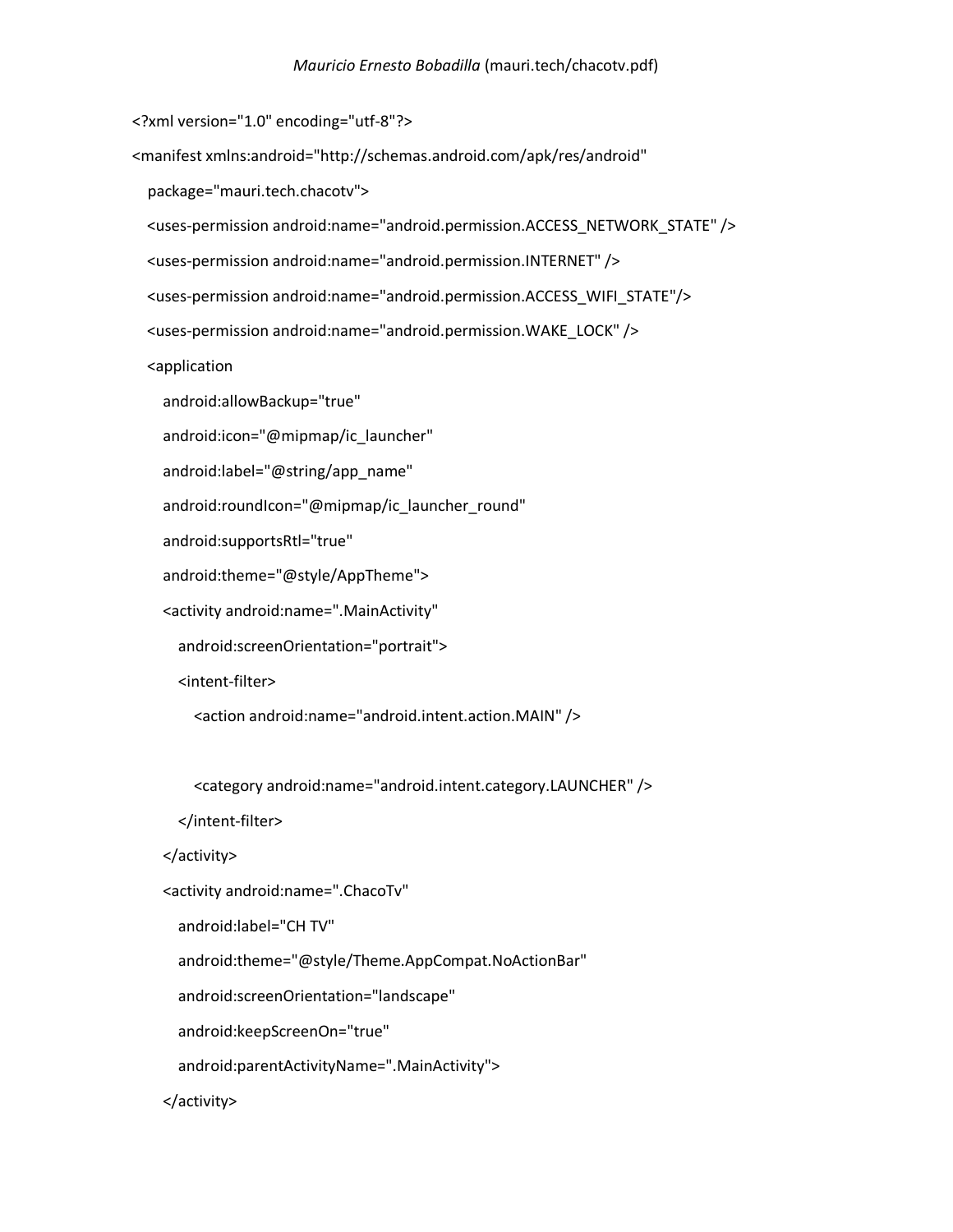<activity android:name=".CanalNueve"

android:label="Canal 9 Link"

android:theme="@style/Theme.AppCompat.NoActionBar"

android:screenOrientation="landscape"

android:keepScreenOn="true"

android:parentActivityName=".MainActivity">

</activity>

<activity android:name=".CanalLink"

android:label="Canal 9"

android:theme="@style/Theme.AppCompat.NoActionBar"

android:screenOrientation="landscape"

android:keepScreenOn="true"

android:parentActivityName=".MainActivity">

</activity>

</application>

</manifest>

#### **ChacoTv.java**

package mauri.tech.chacotv;

import androidx.appcompat.app.AppCompatActivity;

import android.content.Intent; import android.net.Uri; import android.os.Bundle; import android.view.View; import android.view.WindowManager; import android.widget.VideoView;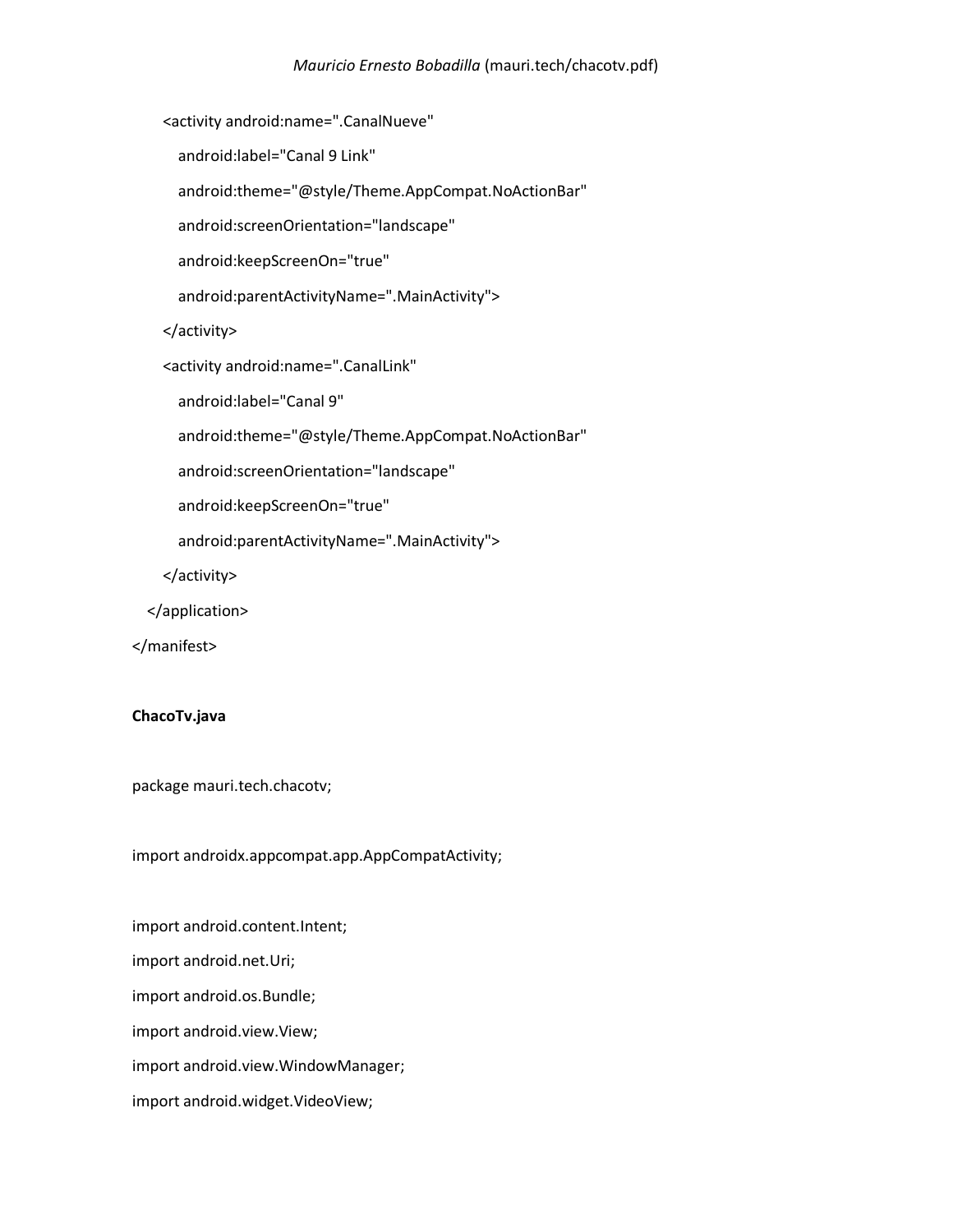public class ChacoTv extends AppCompatActivity {

@Override

protected void onCreate(Bundle savedInstanceState) {

super.onCreate(savedInstanceState);

getWindow().setFlags(WindowManager.LayoutParams.FLAG\_FULLSCREEN,

WindowManager.LayoutParams.FLAG\_FULLSCREEN);

View decorView = getWindow().getDecorView();

```
int uiOptions = View.SYSTEM_UI_FLAG_HIDE_NAVIGATION
```
| View.SYSTEM\_UI\_FLAG\_FULLSCREEN

| View.SYSTEM\_UI\_FLAG\_IMMERSIVE\_STICKY;

decorView.setSystemUiVisibility(uiOptions);

```
 setContentView(R.layout.chaco_tv);
   getWindow().addFlags(WindowManager.LayoutParams.FLAG_KEEP_SCREEN_ON);
   Uri uri = Uri.parse("https://tv.mauri.tech/streamtv/chacotv/playlist.m3u8");
   VideoView videoview = findViewById(R.id.videoView);
   videoview.setVideoURI(uri);
   videoview.start();
 }
```
}

## **chaco\_tv.xml**

```
<?xml version="1.0" encoding="utf-8"?>
```
<RelativeLayout xmlns:android="http://schemas.android.com/apk/res/android"

```
 xmlns:app="http://schemas.android.com/apk/res-auto"
```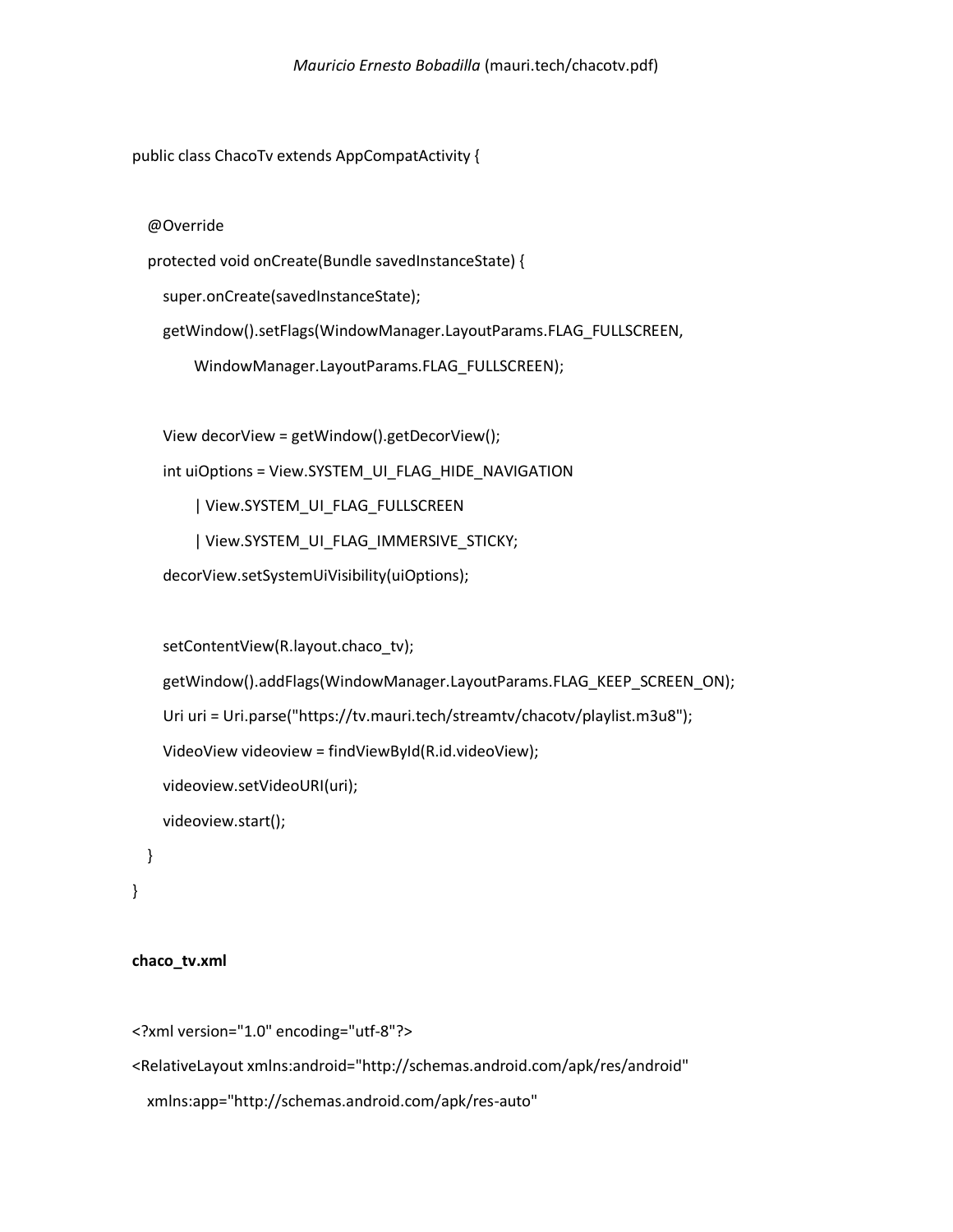```
 xmlns:tools="http://schemas.android.com/tools"
 android:layout_width="match_parent"
 android:layout_height="match_parent"
android:background="@android:color/background_dark"
 tools:context=".ChacoTv">
```
<VideoView

 android:id="@+id/videoView" android:layout\_width="match\_parent" android:layout\_height="match\_parent" android:layout centerInParent="true" android:layout\_gravity="center" android:background="#00000000" />

</RelativeLayout>

#### **CanalNueve.java**

package mauri.tech.chacotv;

import androidx.appcompat.app.AppCompatActivity;

import android.content.Intent; import android.net.Uri; import android.os.Bundle; import android.view.View; import android.view.WindowManager; import android.widget.VideoView;

public class CanalNueve extends AppCompatActivity {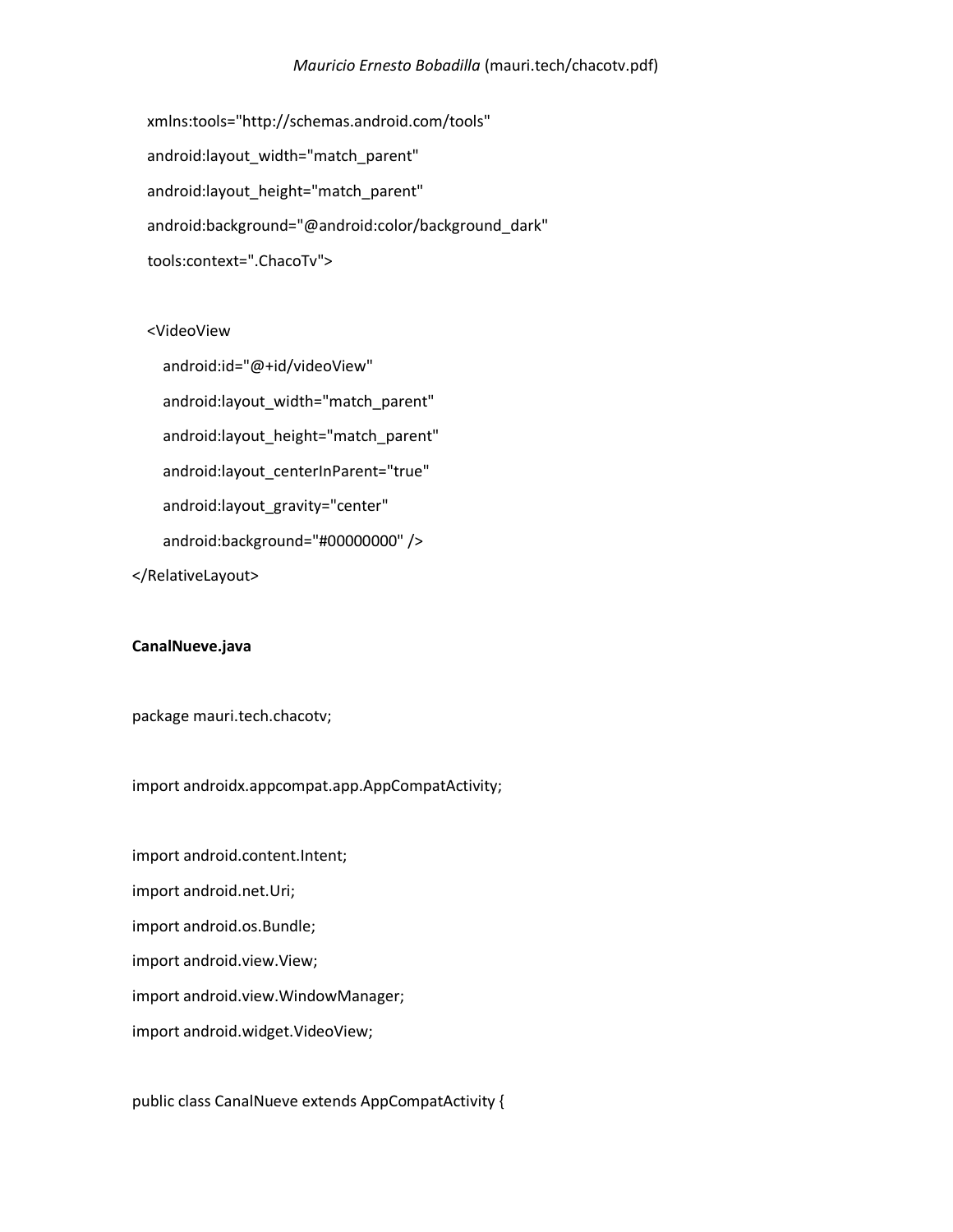@Override

protected void onCreate(Bundle savedInstanceState) {

super.onCreate(savedInstanceState);

getWindow().setFlags(WindowManager.LayoutParams.FLAG\_FULLSCREEN,

WindowManager.LayoutParams.FLAG\_FULLSCREEN);

View decorView = getWindow().getDecorView();

int uiOptions = View.SYSTEM\_UI\_FLAG\_HIDE\_NAVIGATION

| View.SYSTEM\_UI\_FLAG\_FULLSCREEN

| View.SYSTEM\_UI\_FLAG\_IMMERSIVE\_STICKY;

decorView.setSystemUiVisibility(uiOptions);

setContentView(R.layout.canal\_nueve);

```
getWindow().addFlags(WindowManager.LayoutParams.FLAG_KEEP_SCREEN_ON);
 Uri uri = Uri.parse("http:// tv.mauri.tech /9linklive/live/playlist.m3u8");
 VideoView videoview = findViewById(R.id.videoView);
 videoview.setVideoURI(uri);
 videoview.start();
```

```
}
```
}

#### **canal\_nueve.xml**

```
<?xml version="1.0" encoding="utf-8"?>
<RelativeLayout xmlns:android="http://schemas.android.com/apk/res/android"
   xmlns:app="http://schemas.android.com/apk/res-auto"
   xmlns:tools="http://schemas.android.com/tools"
  android:layout width="match parent"
```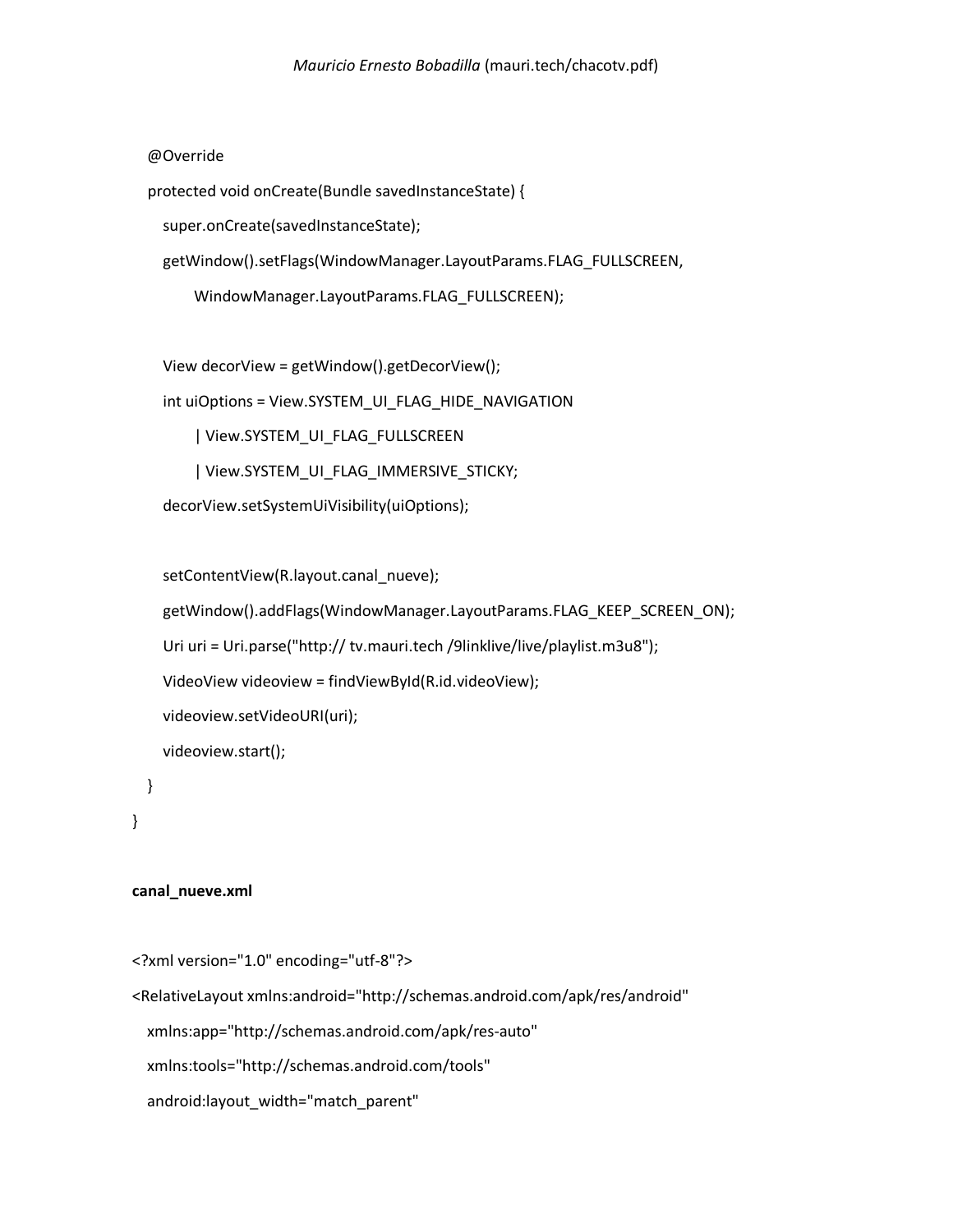android:layout\_height="match\_parent" android:background="@android:color/background\_dark" tools:context=".CanalNueve">

#### <VideoView

 android:id="@+id/videoView" android:layout\_width="match\_parent" android:layout\_height="match\_parent" android:layout\_centerInParent="true" android:layout\_gravity="center" android:background="#00000000" />

</RelativeLayout>

### **CanalLink.java**

package mauri.tech.chacotv;

import androidx.appcompat.app.AppCompatActivity;

import android.content.Intent; import android.net.Uri; import android.os.Bundle; import android.view.View; import android.view.WindowManager; import android.widget.VideoView;

public class CanalLink extends AppCompatActivity {

#### @Override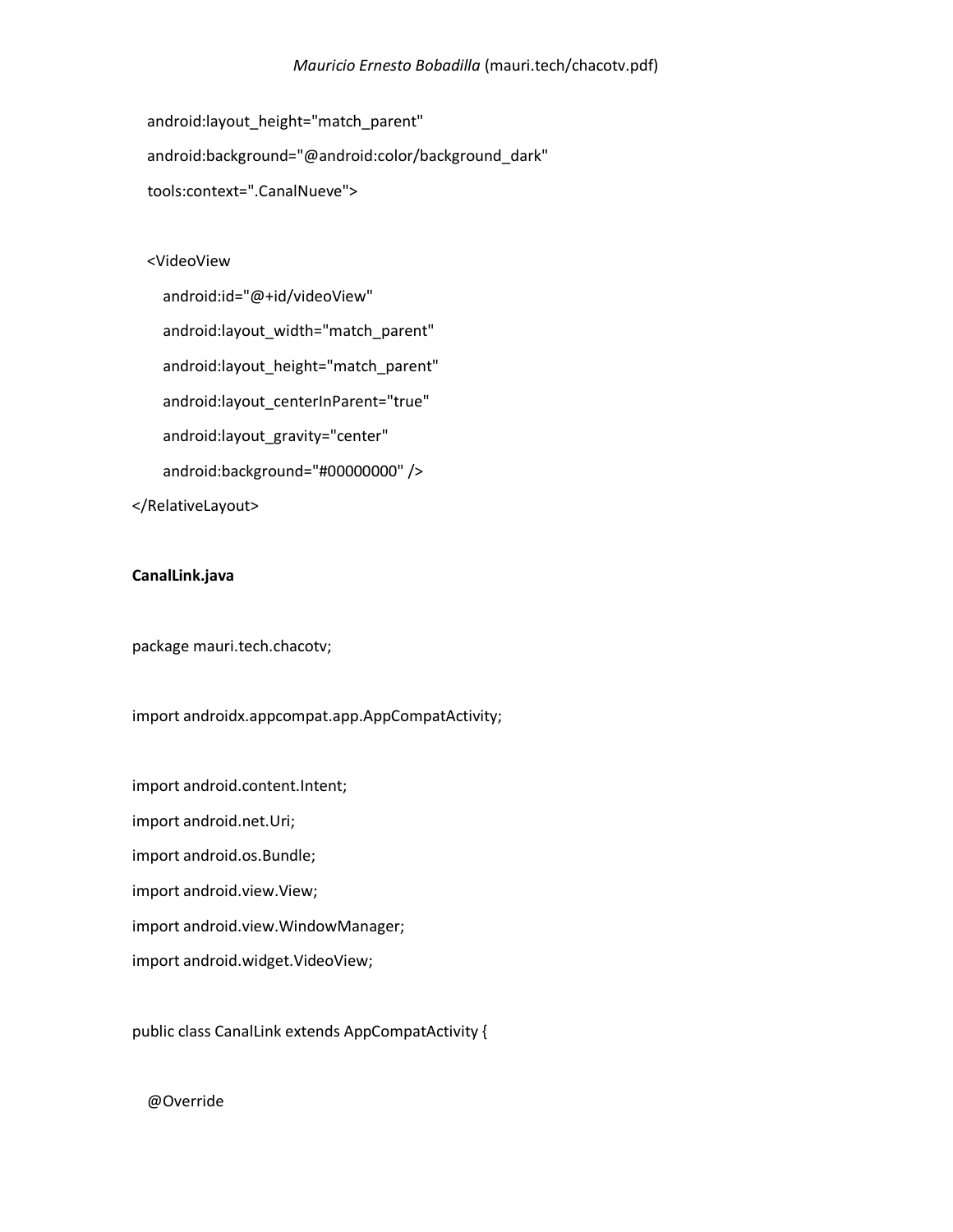protected void onCreate(Bundle savedInstanceState) {

super.onCreate(savedInstanceState);

getWindow().setFlags(WindowManager.LayoutParams.FLAG\_FULLSCREEN,

WindowManager.LayoutParams.FLAG\_FULLSCREEN);

View decorView = getWindow().getDecorView();

int uiOptions = View.SYSTEM\_UI\_FLAG\_HIDE\_NAVIGATION

| View.SYSTEM\_UI\_FLAG\_FULLSCREEN

| View.SYSTEM\_UI\_FLAG\_IMMERSIVE\_STICKY;

```
 decorView.setSystemUiVisibility(uiOptions);
```
setContentView(R.layout.canal\_link);

getWindow().addFlags(WindowManager.LayoutParams.FLAG\_KEEP\_SCREEN\_ON);

Uri uri = Uri.parse("http:// tv.mauri.tech /9linklive/live/playlist.m3u8");

```
 VideoView videoview = findViewById(R.id.videoView);
```
Intent intent = new Intent(Intent.ACTION\_VIEW, uri);

videoview.setVideoURI(uri);

videoview.start();

startActivity(intent);

}

# }

# **canal\_link.xml**

<?xml version="1.0" encoding="utf-8"?>

<RelativeLayout xmlns:android="http://schemas.android.com/apk/res/android"

xmlns:app="http://schemas.android.com/apk/res-auto"

xmlns:tools="http://schemas.android.com/tools"

android: layout width="match parent"